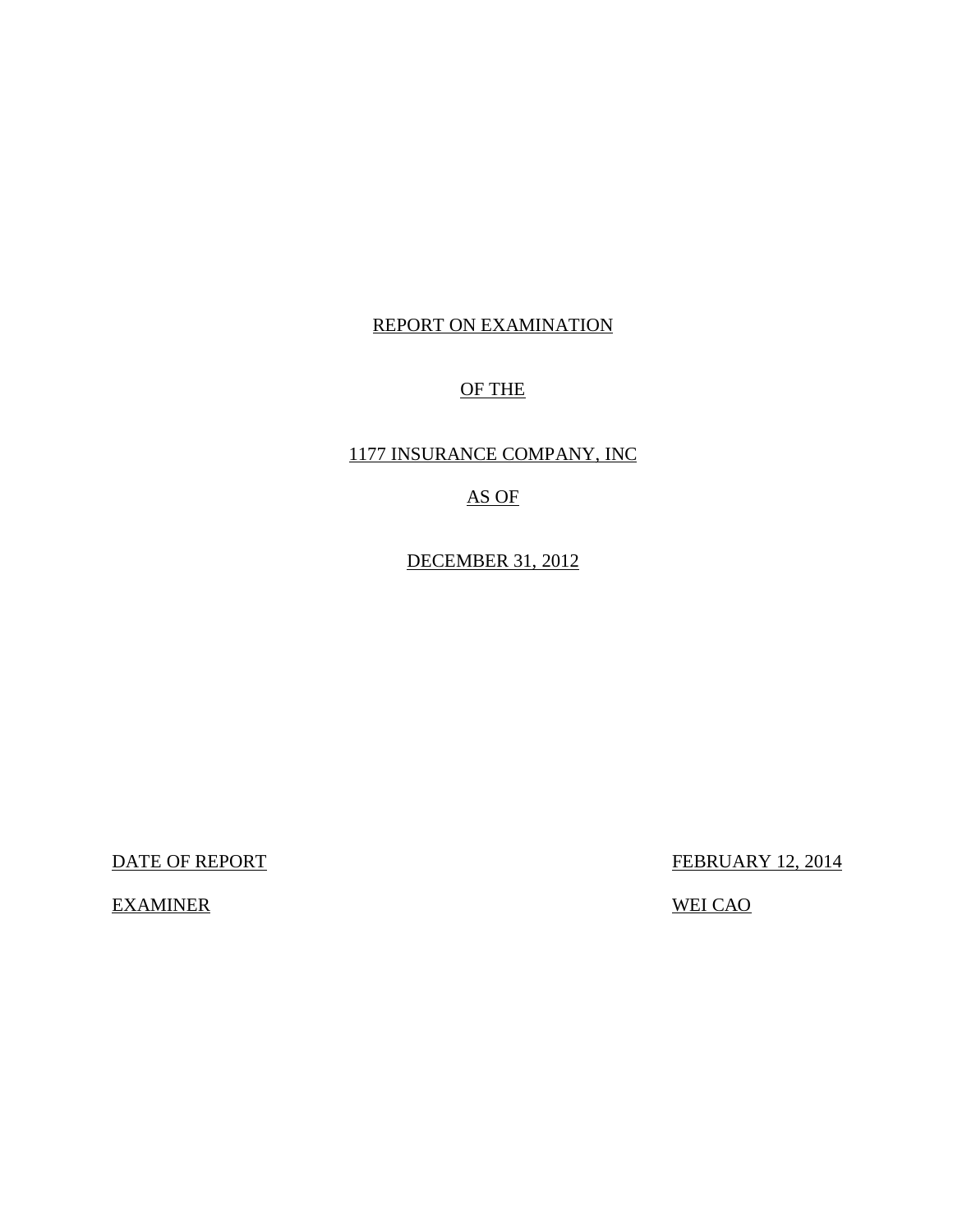## TABLE OF CONTENTS

## ITEM NO. PAGE NO.

| 1. | Scope of examination                                                                                                                                                                                                              | 2                                                                                             |
|----|-----------------------------------------------------------------------------------------------------------------------------------------------------------------------------------------------------------------------------------|-----------------------------------------------------------------------------------------------|
| 2. | Description of Company                                                                                                                                                                                                            | $\overline{2}$                                                                                |
|    | A. Articles of incorporation<br>B. By-laws<br>C. Capital structure<br>D. Corporate records<br>E. Reinsurance<br>Management and control<br>F.<br>G. Certified public accountant and actuarial services<br>H. Growth of the Company | $\overline{c}$<br>$\begin{array}{c} 3 \\ 3 \\ 3 \\ 3 \end{array}$<br>$\overline{4}$<br>6<br>6 |
| 3. | <b>Financial statements</b>                                                                                                                                                                                                       | 7                                                                                             |
|    | A. Balance sheet<br>B. Statement of income<br>C. Capital and surplus account                                                                                                                                                      | 7<br>8<br>8                                                                                   |
| 4. | Losses and loss adjustment expenses                                                                                                                                                                                               | 9                                                                                             |
| 5. | Article 70 compliance                                                                                                                                                                                                             | 10                                                                                            |
| 6. | Organizational structure                                                                                                                                                                                                          | 10                                                                                            |
| 7. | Insurance program                                                                                                                                                                                                                 | 10                                                                                            |
| 8. | Summary of comments and recommendations                                                                                                                                                                                           | 10                                                                                            |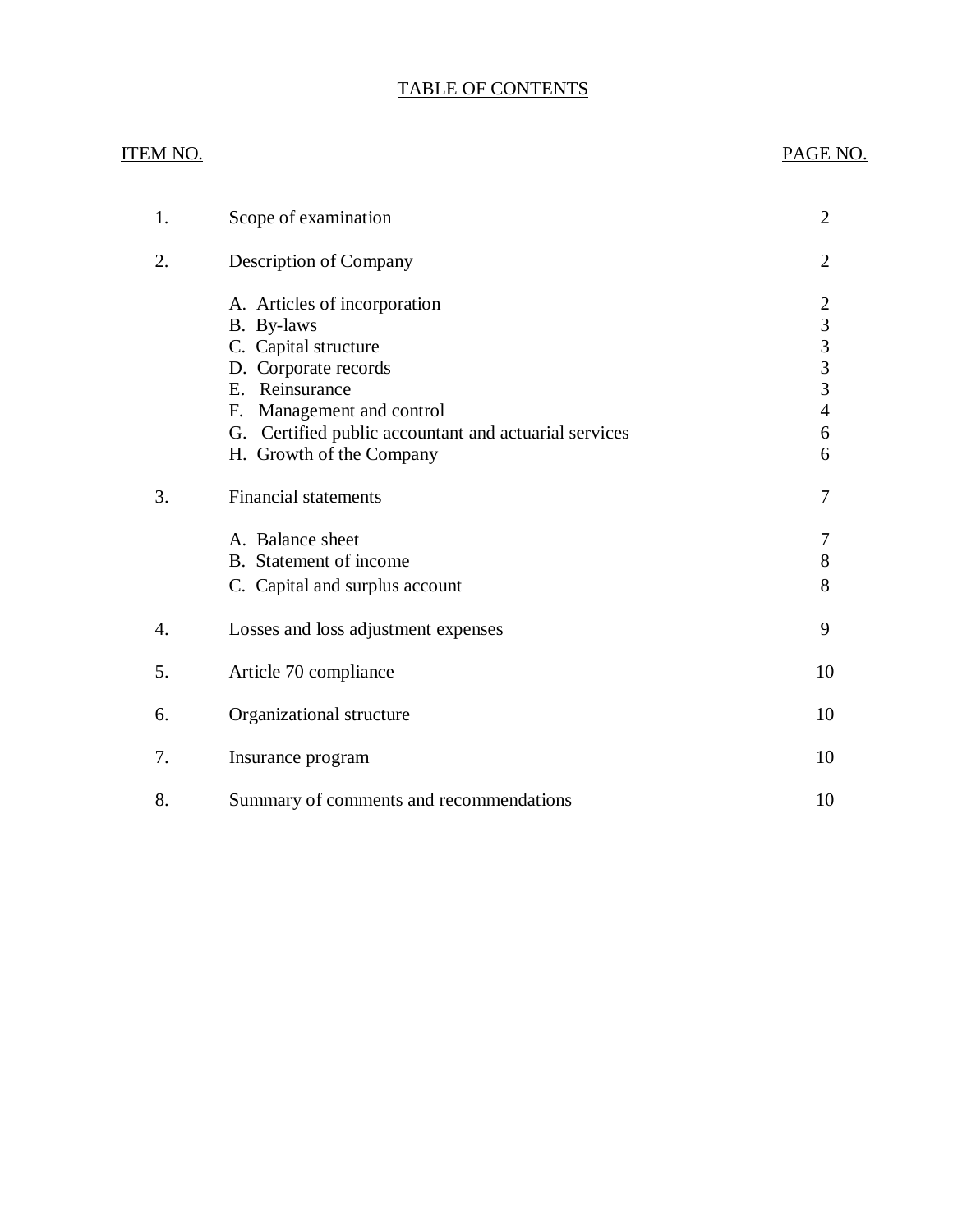

## NEW YORK STATE *DEPARTMENTof*  FINANCIAL SERVICES

Andrew M. Cuomo **Benjamin M. Lawsky** Governor Superintendent Superintendent Superintendent Superintendent Superintendent Superintendent Superintendent

Honorable Benjamin M. Lawsky February 12, 2014 Superintendent of Financial Services Albany, New York 12257

Sir:

Pursuant to the requirements of the New York Insurance Law, and in compliance with the instructions contained in Appointment Number 31050 dated September 13, 2013, attached hereto, I have made an examination into the condition and affairs of 1177 Insurance Company, Inc. as of December 31, 2012, and submit the following report thereon.

Wherever the designation "the Company" appears herein without qualification, it should be understood to indicate 1177 Insurance Company, Inc. Wherever the designation "Parent" appears herein without qualification, it should be understood Metro Fund LLC. Wherever the term "Department" appears herein without qualification, it should be understood to mean the New York State Department of Financial Services.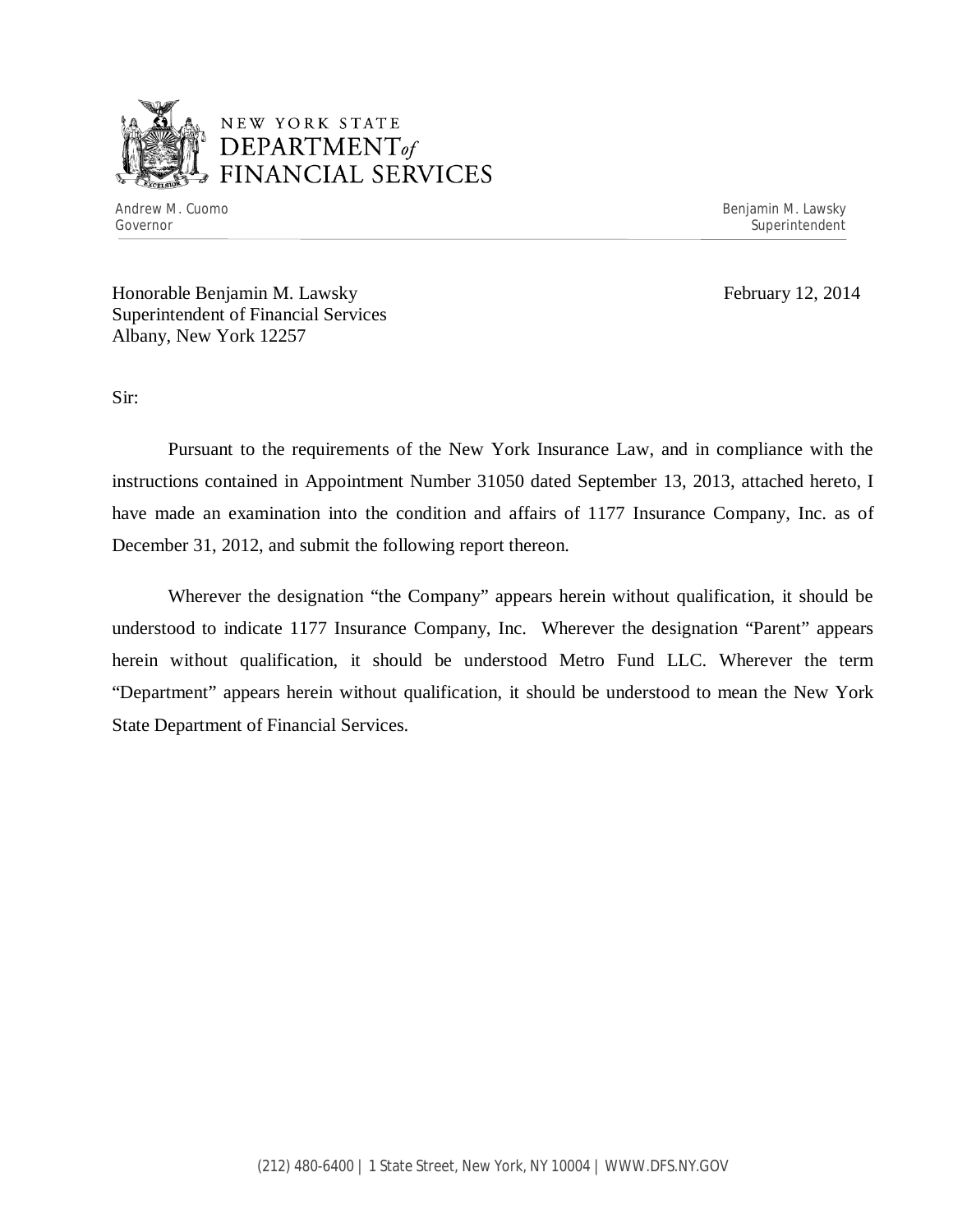#### 1. SCOPE OF EXAMINATION

<span id="page-3-0"></span>The examination covers the period from December 14, 2007 through December 31, 2012, and was limited in its scope to a review or audit of only those balance sheet items considered by this Department to require analysis, verification or description, including invested assets, and losses and loss adjustment expense reserves. The examination included a review of income, disbursements and Company records deemed necessary to accomplish such analysis or verification. Additionally, a review was performed to determine whether the captive insurer was operating within its by-laws, conforming with its plan of operation, as submitted to the New York State Department of Financial Services, and was in compliance with Article 70 of the New York Insurance Law.

Comments and recommendations are limited to those items requiring financial adjustment, procedural recommendations, or instances where the Company was not conforming to the application submitted to the Department or Article 70 of the New York Insurance Law.

The report utilized work performed by the Company's independent certified public accountants and its opining actuary to the extent considered appropriate.

#### **2. DESCRIPTION OF COMPANY**

The Company was incorporated under the laws of New York State as a captive insurance company on December 14, 2007 and commenced business on December 20, 2007. The Company is a wholly-owned subsidiary of Metro Fund LLC. Metro Fund LLC is a Delaware limited liability company which acquires, develops and operates properties located in the New York City metropolitan area. Metro Fund LLC acquires interests in real property either by investing or by holding title to the property through separate single-member limited liability companies.

## A. Articles of Incorporation

The Company is organized to transact the kinds of insurance specified in Section 1113(a) of the New York Insurance Law, subject at all times to the limitations on the business of pure captive insurance companies set forth in Article 70 of the New York Insurance Law.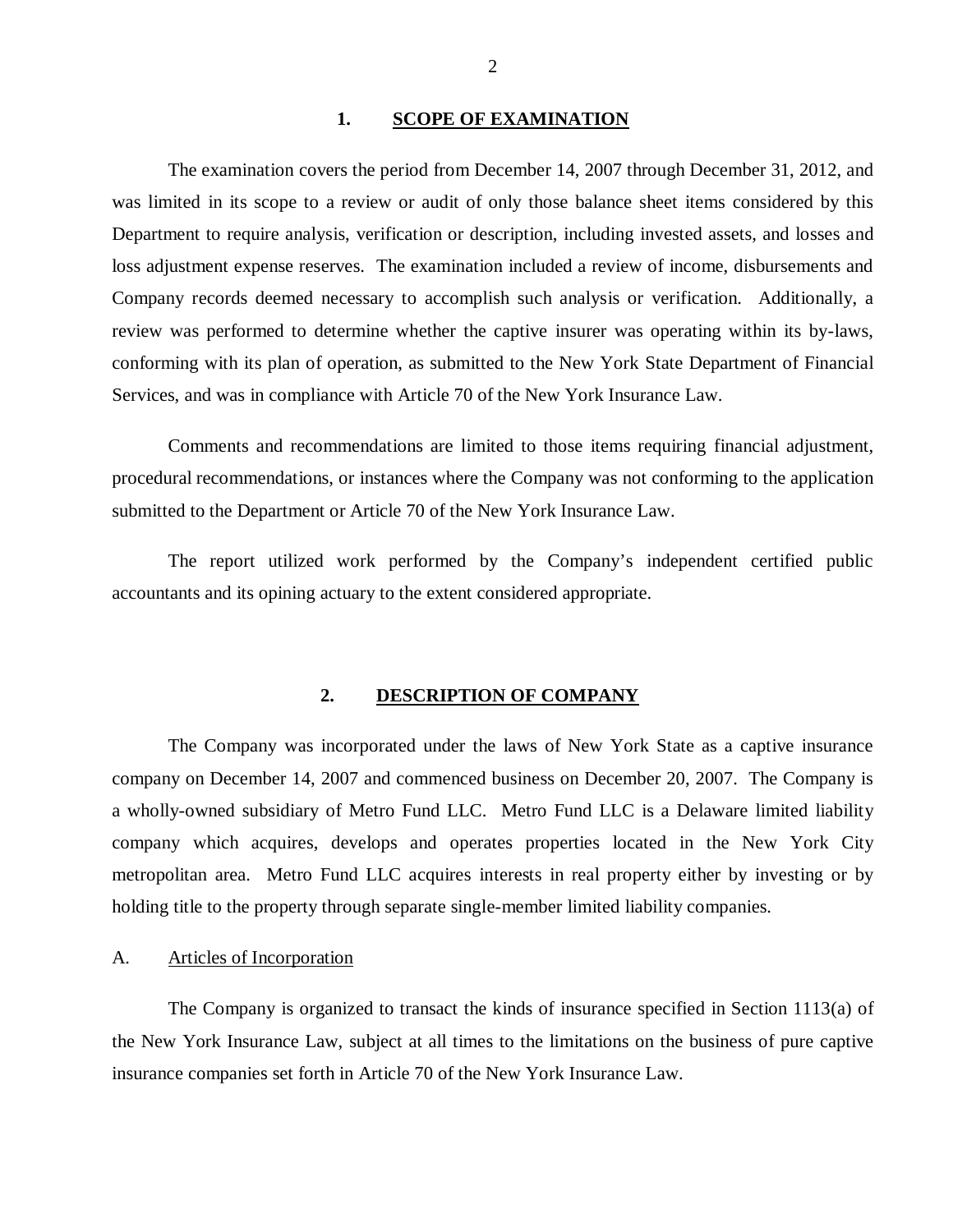#### <span id="page-4-0"></span>B. By-Laws

The examination revealed that the Company is in compliance with its by-laws in all material respects.

#### C. Capital Structure

As a pure captive insurance company incorporated as a stock insurer, the Company is required to maintain surplus as regards policyholders of not less than \$250,000 pursuant to the provisions of Section 7004(a)(1) of the New York Insurance Law.

As of December 31, 2012, the Company's paid in capital was \$100,000 consisting of 100,000 shares of \$1.00 par value per share common stock and its surplus as regards policyholders was \$290,732.

### D. Corporate Records

The corporate records reviewed appear to be substantially accurate and complete in all material respects.

### E. Reinsurance

As of December 31, 2012, the Company provides Terrorism Insurance coverage as provided under the Terrorism Risk Insurance Program Reauthorization Act of 2007("TRIPRA) for the property located at 1177 Avenue of the Americas, New York, New York. TRIPRA is authorized to reimburse an aggregate limit of \$100 billion in any one calendar year for all certificated acts of domestic terrorism. The percentage of losses reinsured by the federal government under TRIPRA is 85%. The Company ceded the remaining 15% risk to Axis Re PLC (50%) and Lexington Insurance Company (50%). The Company's deductible under TRIPRA is 20% of prior year direct premiums earned on an annual basis.

The Company ceded 100% of the risk for non-certified acts of domestic terrorism equally to Axis Re PLC and Lexington Insurance Company.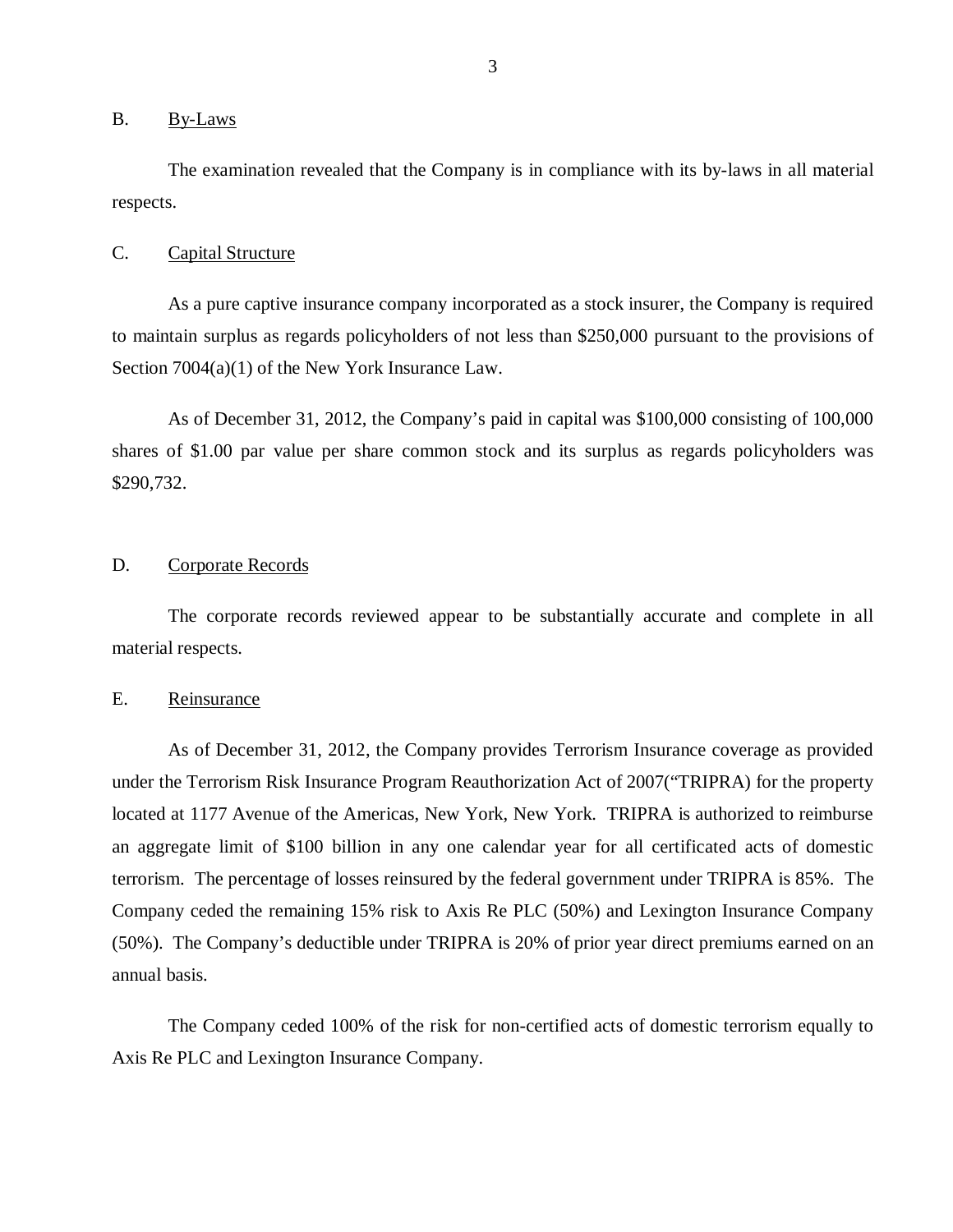<span id="page-5-0"></span>Subsequent to the examination date, the Company ceded 15% of the risk for certified acts of domestic terrorism to Axis Re SE (50%), Lexington (25%) and Lloyds (25%). The change to the Plan of Operation was submitted to the Department for an approval on September 16, 2013.

## F. Management and Control

#### (i) Captive Manager

Section 7003(b)(4) of the New York Insurance Law provides that no captive insurer shall do any captive insurance business in this state unless it utilizes a captive manager resident in the State of New York that is licensed as an agent or broker under the provisions of Article 21 of the New York Insurance Law, or any other person approved by the Superintendent.

During the examination period, the Company was managed by Willis of New York, Inc. ("Willis"), which is licensed as a broker for captive insurance companies by the New York Department of Financial Services.

Pursuant to the Management Agreement between the Company and Willis, Willis shall render the following services to the Company:

- Provide the Company with such services in connection with all business transactions relating to insurance operations and activities undertaken by the Company;
- Compiling, preparing and maintaining adequate underwriting policies and files to ensure the Company contracts of insurance are in conformity with the approved business plan;
- Assist the Company in initiating and maintaining in accordance with established accounting principles applicable to the business of insurance, proper accounting records of income and outgoings;
- Maintain and operate bank accounts on such terms and in accordance with the directions as may be agreed with the Company;
- Work with the Company to ensure that the books of account and records conform with the laws of the State of New York relating to captive insurance companies;
- Carry out on the Company's behalf, and with the Company's written approval, all reporting obligations imposed on captive insurance companies by the laws of the State of New York ;
- Advise the Company on all duties and obligations imposed on captive insurance companies by the laws of the State of New York;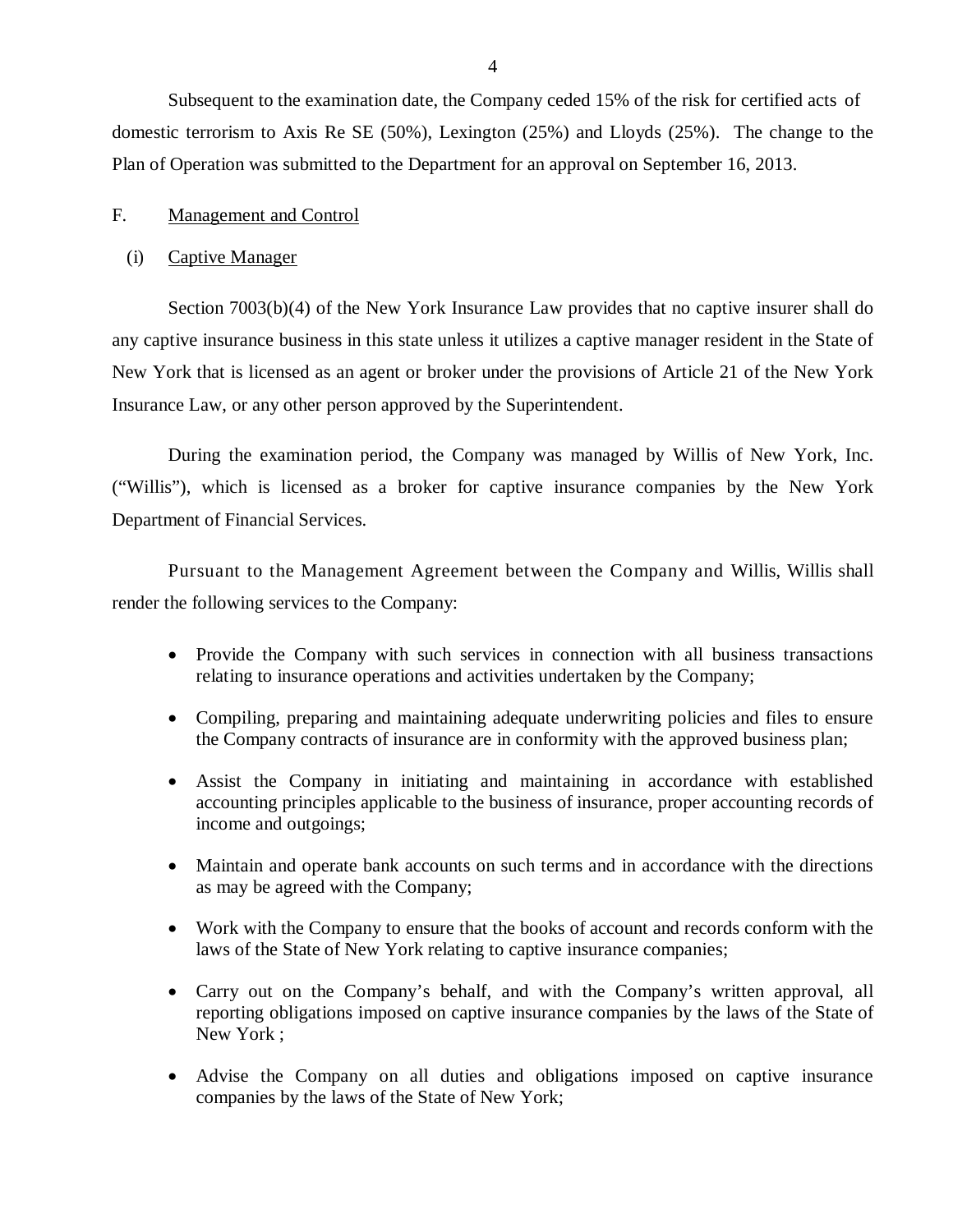The Management Agreement was amended on December 20, 2011 to reflect the revised management fee effective January 1, 2011.

#### (ii) Board of Directors

Pursuant to the Company's by-laws, management of the Company is vested in a board of directors consisting of not less than three members nor more than ten, of which, at least two shall at all times be residents of New York State. At December 31, 2012, the board of directors was comprised of the following three members:

| Name and Residence                   | <b>Principal Business Affiliation</b>                                   |
|--------------------------------------|-------------------------------------------------------------------------|
| Larry A. Silverstein<br>New York, NY | President and Chief Executive Officer,<br><b>Silverstein Properties</b> |
| Michael Levy                         | Executive Vice President,                                               |
| Melville, NY                         | <b>Silverstein Properties</b>                                           |
| Robbin Orbison                       | Senior Vice President and Chief Financial Officer,                      |
| New York, NY                         | <b>Silverstein Properties</b>                                           |

During the period covered by this examination, the board held one meeting each year. A review of the meeting minutes during the examination period indicated that all the board meetings were generally well attended, except Larry Silverstein, who did not attend any of the board meeting for which he was eligible to attend.

Members of the board have a fiduciary responsibility and must evince an ongoing interest in the affairs of the insurer. It is recommended that board members who are unable to or unwilling to attend board meetings should resign or be replaced.

#### (iii) Officers

As of December 31, 2012, the principal officers of the Company were as follows:

Name Title

Larry A. Silverstein Michael Levy Shari Natovitz Robbin Orbison

President Senior Vice President Vice President and Secretary Treasurer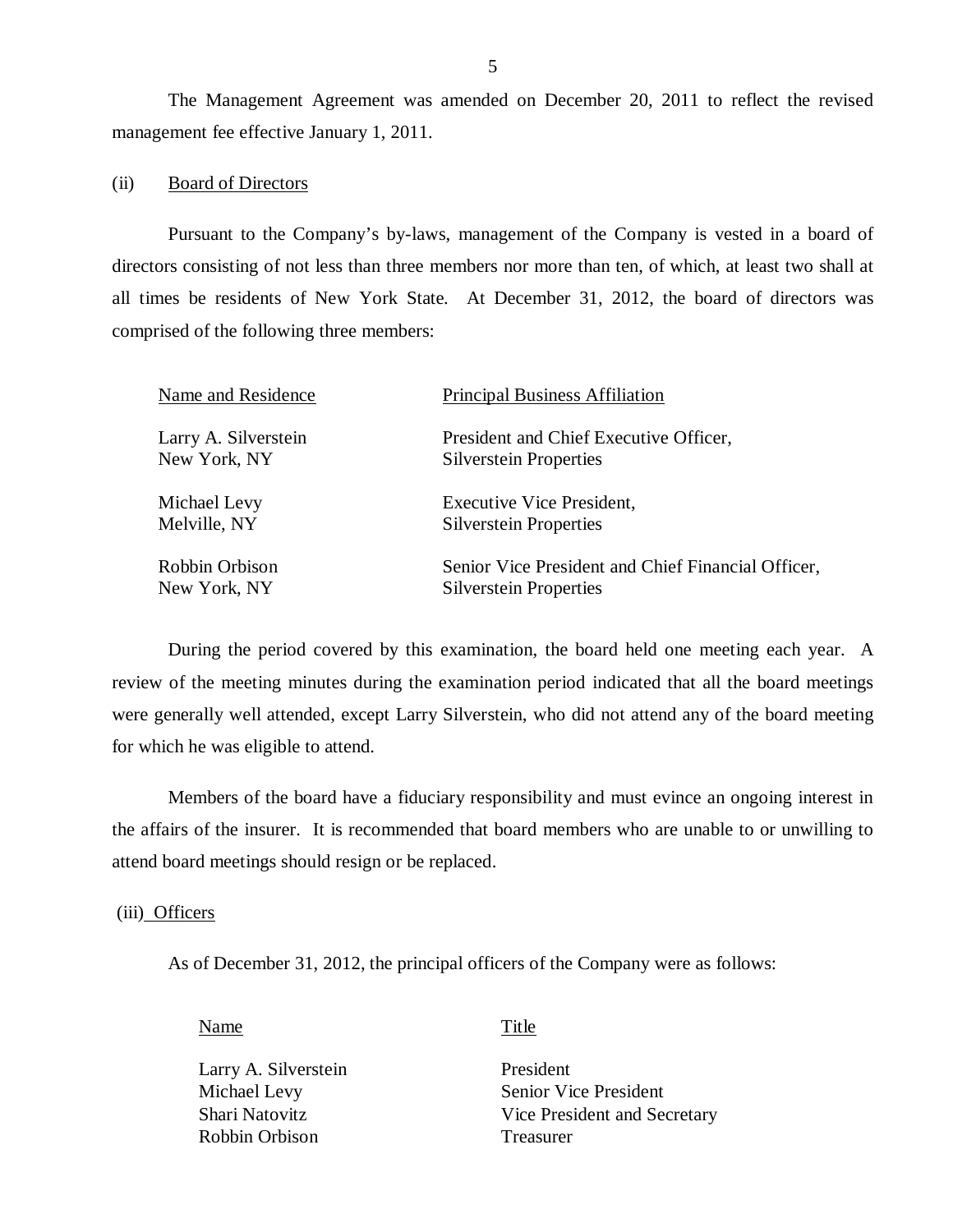G. Certified Public Accountant ("CPA") and Actuarial Services

The Company was audited by the independent CPA firm WeiserMazars LLP for 2012. Friedman LLP was the Company's auditor for the years 2008-2011. The Company's opining actuary as of December 31, 2012 was Willis Casualty Actuarial, One World Financial Center, 7th Floor, NY, NY 10281.

## H. Growth of Company

The following schedule sets forth a summary of the Company's significant financial information for the period covered by this examination:

|      | <b>Net Premiums</b> | <b>Net</b>  |           | Shareholders' |
|------|---------------------|-------------|-----------|---------------|
| Year | Earned              | Income      | Assets    | <b>Equity</b> |
| 2007 | 8,750               | 5,138<br>\$ | \$708,256 | \$255,138     |
| 2008 | \$299,946           | \$168,285   | \$800,340 | \$423,423     |
| 2009 | \$288,966           | \$150,217   | \$600,922 | \$400,217     |
| 2010 | \$210,697           | \$110,664   | \$561,001 | \$360,664     |
| 2011 | \$221,769           | \$112,990   | \$717,546 | \$362,990     |
| 2012 | \$238,890           | \$125,287   | \$634,705 | \$290,732     |
|      |                     |             |           |               |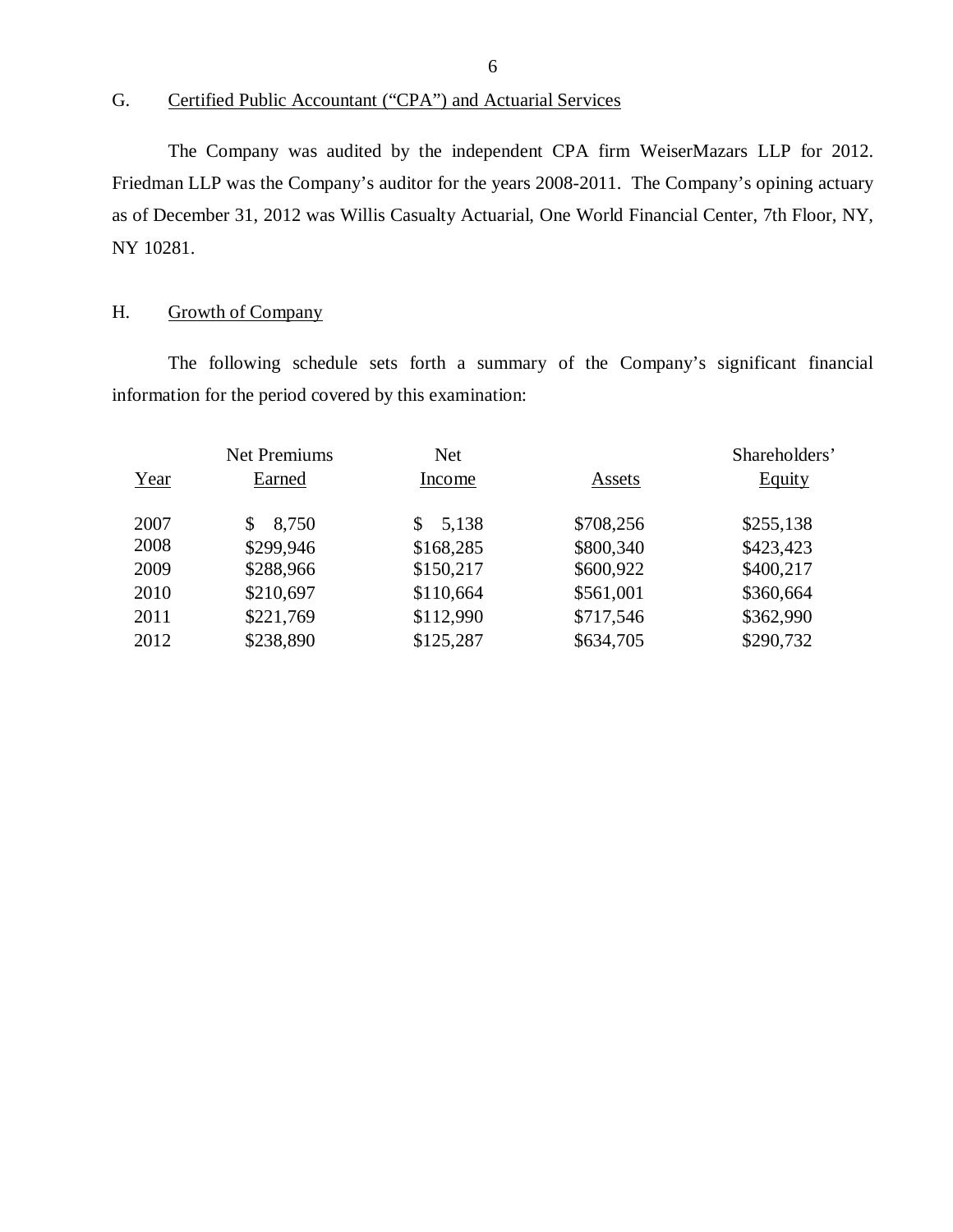## **3. FINANCIAL STATEMENTS**

With the Department's permission, the Company's financial statements have been prepared in conformity with generally accepted accounting principles, which differ from statutory accounting principles prescribed or permitted by the Department for insurance companies. The Company's independent CPA firm concluded that the following financial statements present fairly, in all material respects, the Company's financial position as of December 31, 2012.

## A Balance Sheet

#### **Assets**

| Cash                                  | \$254,470 |           |
|---------------------------------------|-----------|-----------|
| Premium receivable                    | 221,167   |           |
| Prepaid reinsurance premiums          | 142,310   |           |
| Deferred policy acquisition costs     | 3,534     |           |
| Income tax receivable                 | 13,224    |           |
| <b>Total Assets</b>                   |           | \$634,705 |
| <b>Liabilities</b>                    |           |           |
| Unearned premiums                     | \$315,372 |           |
| Accrued expenses                      | 21,570    |           |
| Assessment tax payable                | 2,031     |           |
| Premium taxes payable                 | 5000      |           |
| <b>Total liabilities</b>              |           | \$343,973 |
| <b>Capital and Surplus</b>            |           |           |
| Common stock (par value)              | \$100,000 |           |
| Additional paid in capital            | 150,000   |           |
| Surplus (Accumulated earnings)        | 40,732    |           |
| Total capital and surplus             |           | \$290,732 |
| Total liabilities and capital surplus |           | \$634,705 |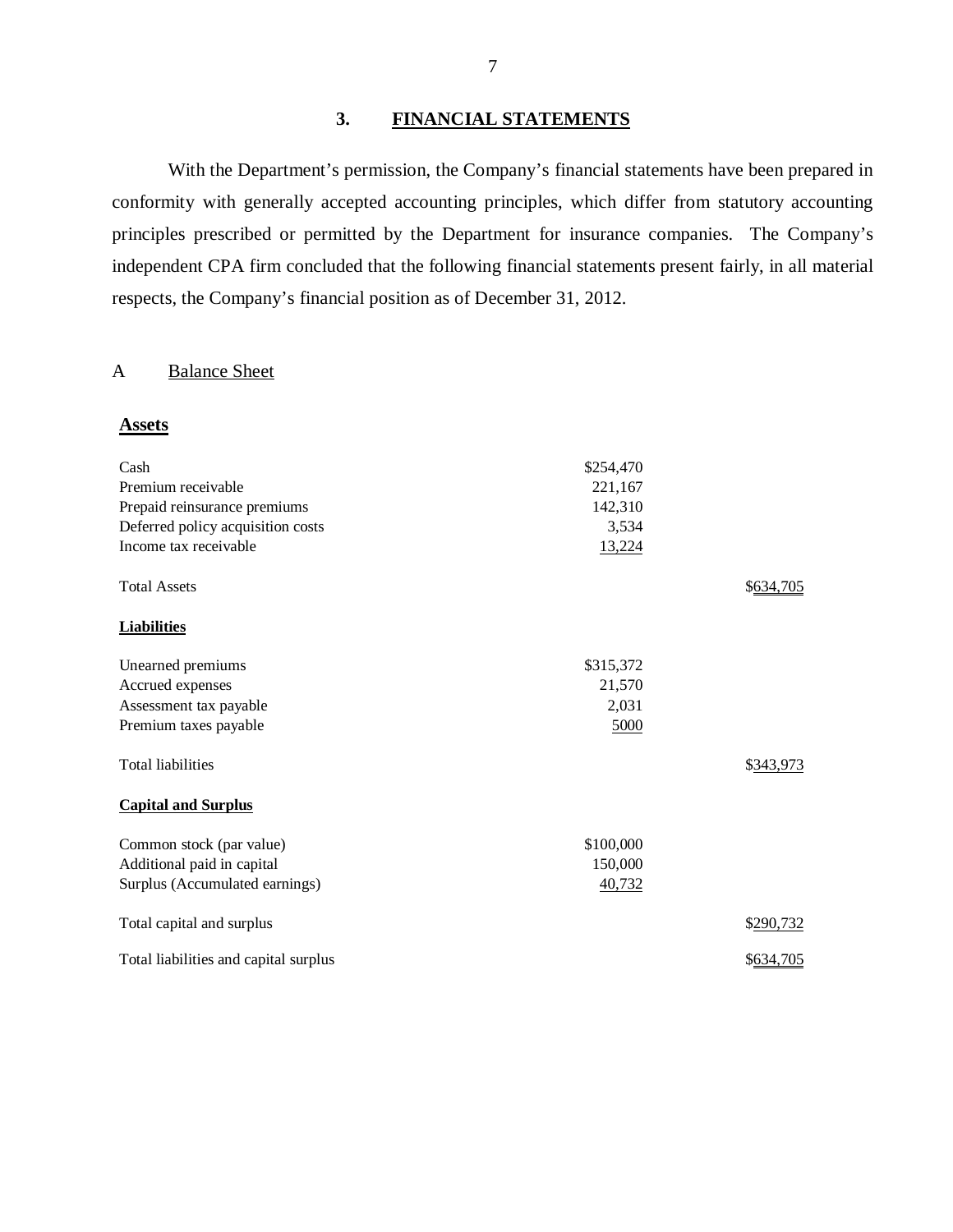## B. Statement of Income

The Company's capital and surplus increased \$922,581 during the five-year and seventeen day period detailed as follows:

| STATEMENT OF INCOME                                               |                      |               |  |
|-------------------------------------------------------------------|----------------------|---------------|--|
| <b>Underwriting Income</b>                                        |                      |               |  |
| Net premiums earned<br>Interest income                            | \$1,269,014<br>4,342 |               |  |
| Total underwriting income                                         |                      | \$1,273,356   |  |
| Deductions:<br>Policy acquisition and other underwriting expenses | \$<br>314,255        |               |  |
| Total operating deductions                                        |                      | \$<br>314,255 |  |
| Net income before tax                                             |                      | \$<br>959,101 |  |
| Current income tax                                                |                      | 286,520       |  |
| Net income                                                        |                      | \$<br>672,581 |  |
| C.<br><b>Capital and Surplus Account</b>                          |                      |               |  |

| Capital and surplus as of December 14, 2007 |  |  |
|---------------------------------------------|--|--|
|---------------------------------------------|--|--|

| Net income                                  | Gains in<br>surplus<br>\$672,581 | Losses in<br>surplus<br>\$<br>$\theta$ |           |
|---------------------------------------------|----------------------------------|----------------------------------------|-----------|
| Issuance of common stock                    | 100,000                          |                                        |           |
| Additional paid in capital                  | 150,000                          |                                        |           |
| Shareholder dividend                        |                                  | 631,849                                |           |
|                                             | \$922,581                        | \$631,849                              |           |
| Net increase in surplus                     |                                  |                                        | \$290,732 |
| Capital and surplus as of December 31, 2012 |                                  |                                        | \$290,732 |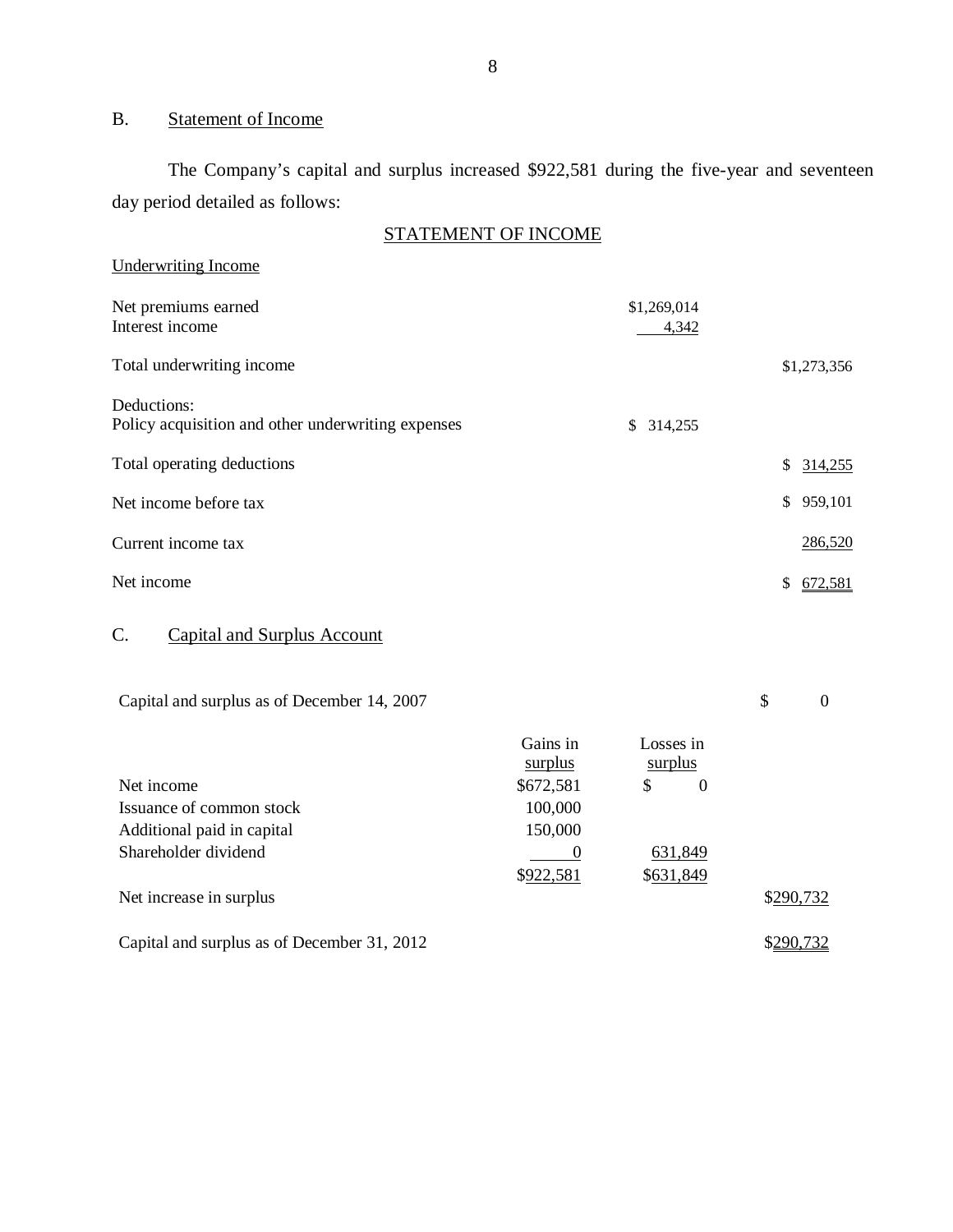#### **4. LOSSES AND LOSS ADJUSTMENT EXPENSES**

<span id="page-10-0"></span>As of December 31, 2012, the Company reported total loss and loss adjustment expense reserves of \$0. The Company's opining actuary stated the following in its Statement of Actuarial Opinion:

In my opinion, based on the information provided by Willis Captive Management and 1177 Insurance Company, Inc., the \$0 loss and loss expense reserve amount carried on the balance sheet as of 12/31/2012 makes reasonable provision for all unpaid loss and loss expense obligations for 1177 Insurance Company, Inc.

Totally, in my opinion, the amounts carried in Exhibit A: Scope on account of the items identified:

- A. Meet the relevant requirements of the insurance laws of New York;
- B. Are computed in accordance with accepted actuarial standards and principles;
- C. Make a reasonable provision in the aggregate for all unpaid loss and loss adjustment expense obligations of the Company under the terms of its contracts and agreements.

## **5. ARTICLE 70 COMPLIANCE**

Article 70 of the New York State Insurance Law is the governing section of the law for the formation and continued operation of captive insurers in New York State. A review was performed to test the Company's compliance with all applicable parts of Article 70 of the New York Insurance Law. No significant areas of non-compliance were found.

#### **6. ORGANIZATIONAL STRUCTURE**

The Company is wholly owned subsidiary of Metro Fund LLC ("Parent"). The Parent is a Delaware limited liability company and was organized on July 14, 2006. The Parent acquires, develops and operates properties located in the New York City metropolitan area. It acquires interests in real property either by investing or by holding title to the property through separate single-member limited liability companies.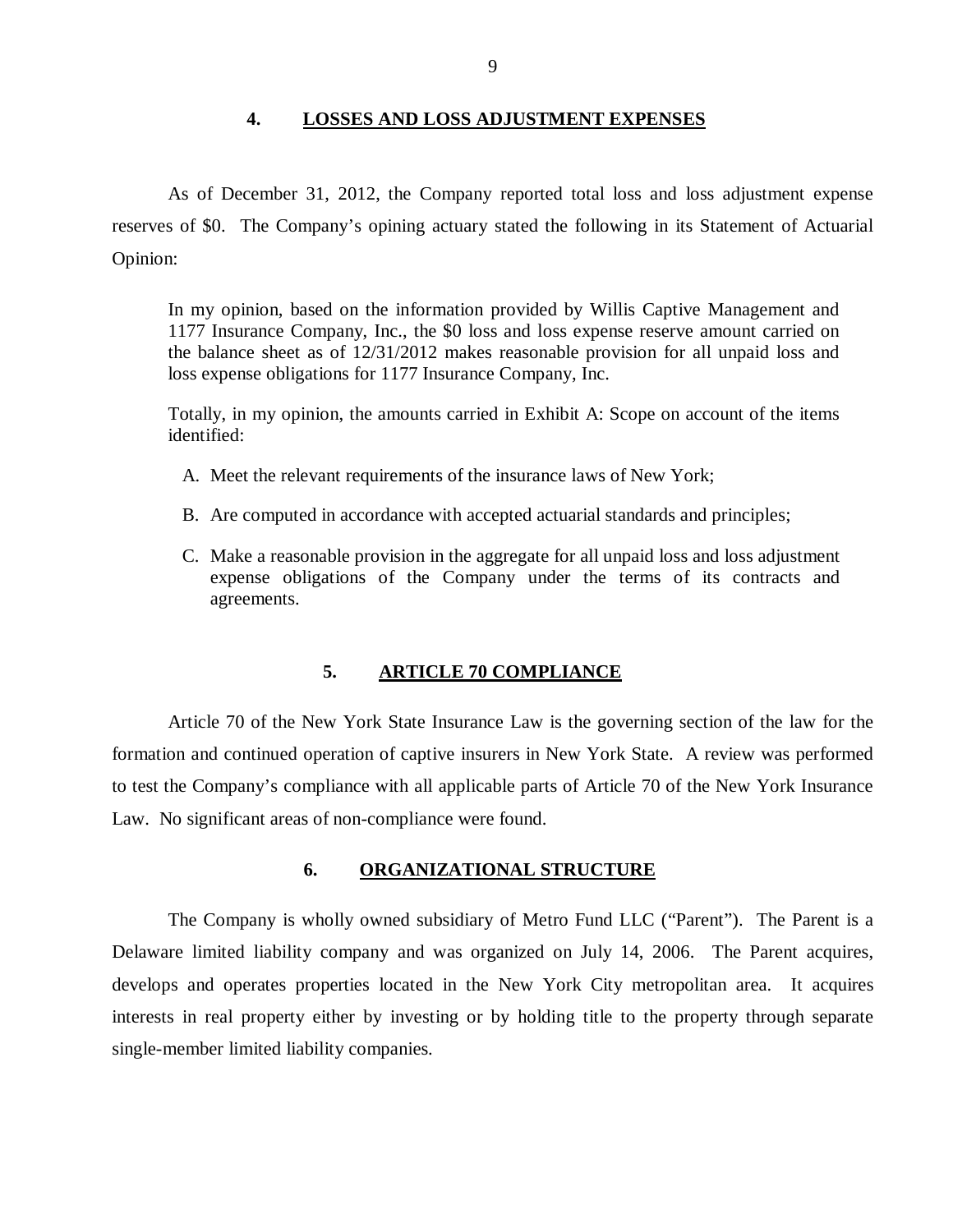#### **7. INSURANCE PROGRAM**

<span id="page-11-0"></span>As of December 31, 2012, the Company only provided Terrorism Insurance for the property located at 1177 Ave of the Americas, New York, New York. The property is owned by 1177 Avenue of the Americas Acquisition LLC., which in turn is 100% owned by 1177 Avenue of the Americas Holding LLC. 1177 Avenue of the Americas Holding LLC is 52% owned by the parent, Metro Fund LLC.

## **8. SUMMARY OF COMMENTS AND RECOMMENDATIONS**

#### ITEM PAGE NO

Management and Control

It is recommended that board members who are unable to or unwilling to 6 attend board meetings should resign or be replaced.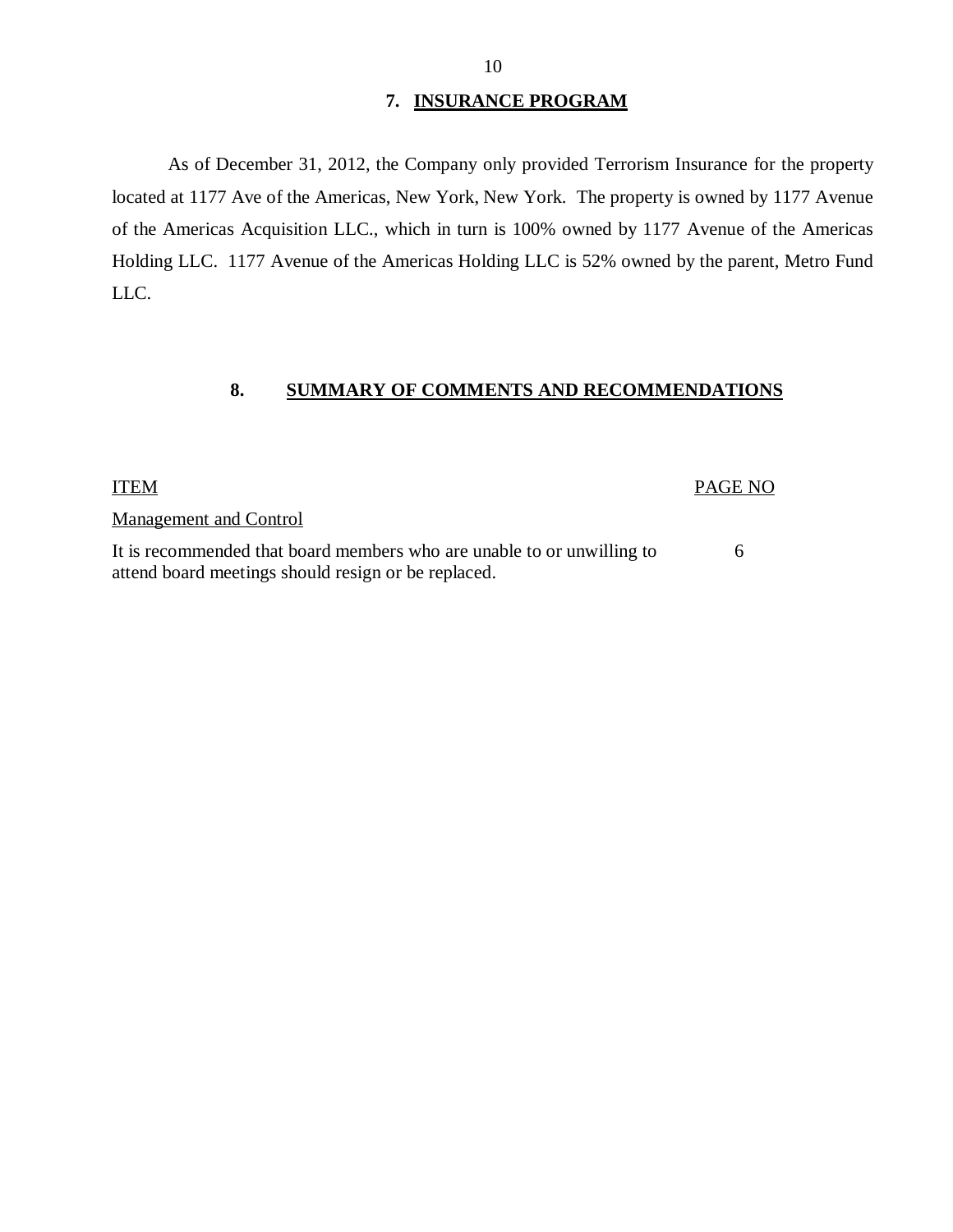Respectfully submitted,

 $\sqrt{s/2}$ 

Wei Cao Senior Insurance Examiner

STATE OF NEW YORK ) )ss: COUNTY OF NEW YORK )

WEI CAO, being duly sworn, deposes and says that the foregoing report, subscribed by her, is true to the best of her knowledge and belief.

 $\sqrt{s}$ /

Wei Cao

Subscribed and sworn to before me

this day of , 2014.